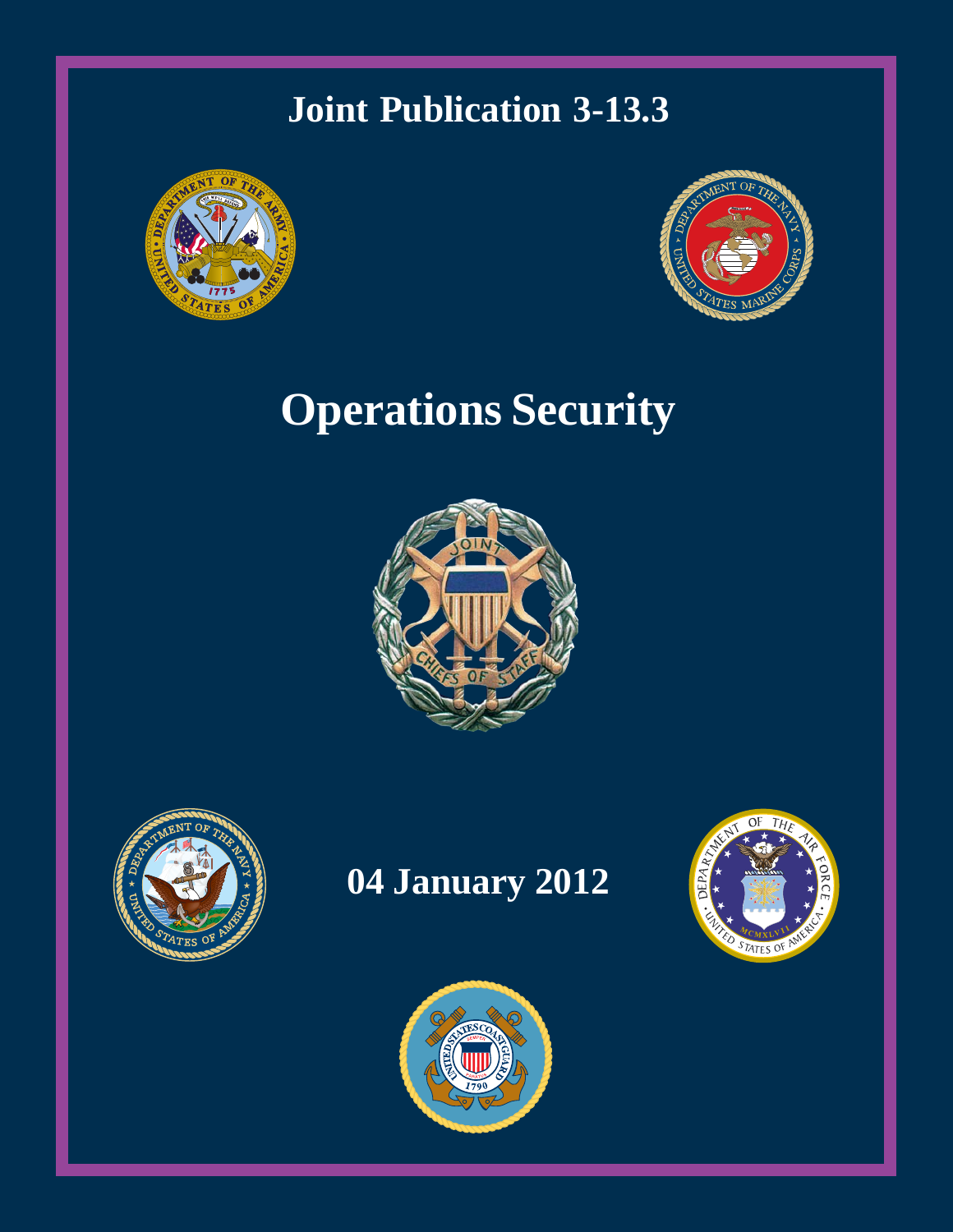## CHAPTER II

*"Little minds try to defend everything at once, but sensible people look at the main point only; they parry the worst blows and stand a little hurt if thereby they avoid a greater one. If you try to hold everything, you hold nothing."* 

> **Frederick the Great Instructions for His Generals, 1747**

#### **THE OPERATIONS SECURITY PROCESS**

#### **1. General**

a. **OPSEC planning is based upon the OPSEC process.** This process, when used in conjunction with the joint planning process, provides the information required to write the OPSEC section of any plan or order. OPSEC planning is done in close coordination with the overall IO planning effort.

b. The OPSEC process is applicable across the range of military operations. Use of the process ensures that the resulting OPSEC countermeasures address all significant aspects of the particular situation and are balanced against operational requirements. OPSEC is a continuous process. **The OPSEC process (Figure II-1) consists of five distinct actions:** identification of critical information, analysis of threats, analysis of vulnerabilities, assessment of risk, and application of appropriate OPSEC countermeasures. These OPSEC actions are applied continuously during OPSEC planning. In dynamic situations, however, individual actions may be reevaluated at any time. New information about the adversary's intelligence collection capabilities, for instance, would require a new analysis of threats.

c. An understanding of the following terms is required before the process can be explained.

(1) **Critical Information.** These are specific facts about friendly intentions, capabilities, and activities needed by adversaries to plan and act effectively against friendly mission accomplishment.

(2) **OPSEC Indicators.** Friendly detectable actions and open-source information that can be interpreted or pieced together by an adversary to derive critical information.

(3) **OPSEC Vulnerability.** A condition in which friendly actions provide OPSEC indicators that may be obtained and accurately evaluated by an adversary in time to provide a basis for effective adversary decision making.

#### **2. Identify Critical Information**

a. The **identification of critical information is a key part of the OPSEC process because it focuses the remainder of the OPSEC process on protecting vital information**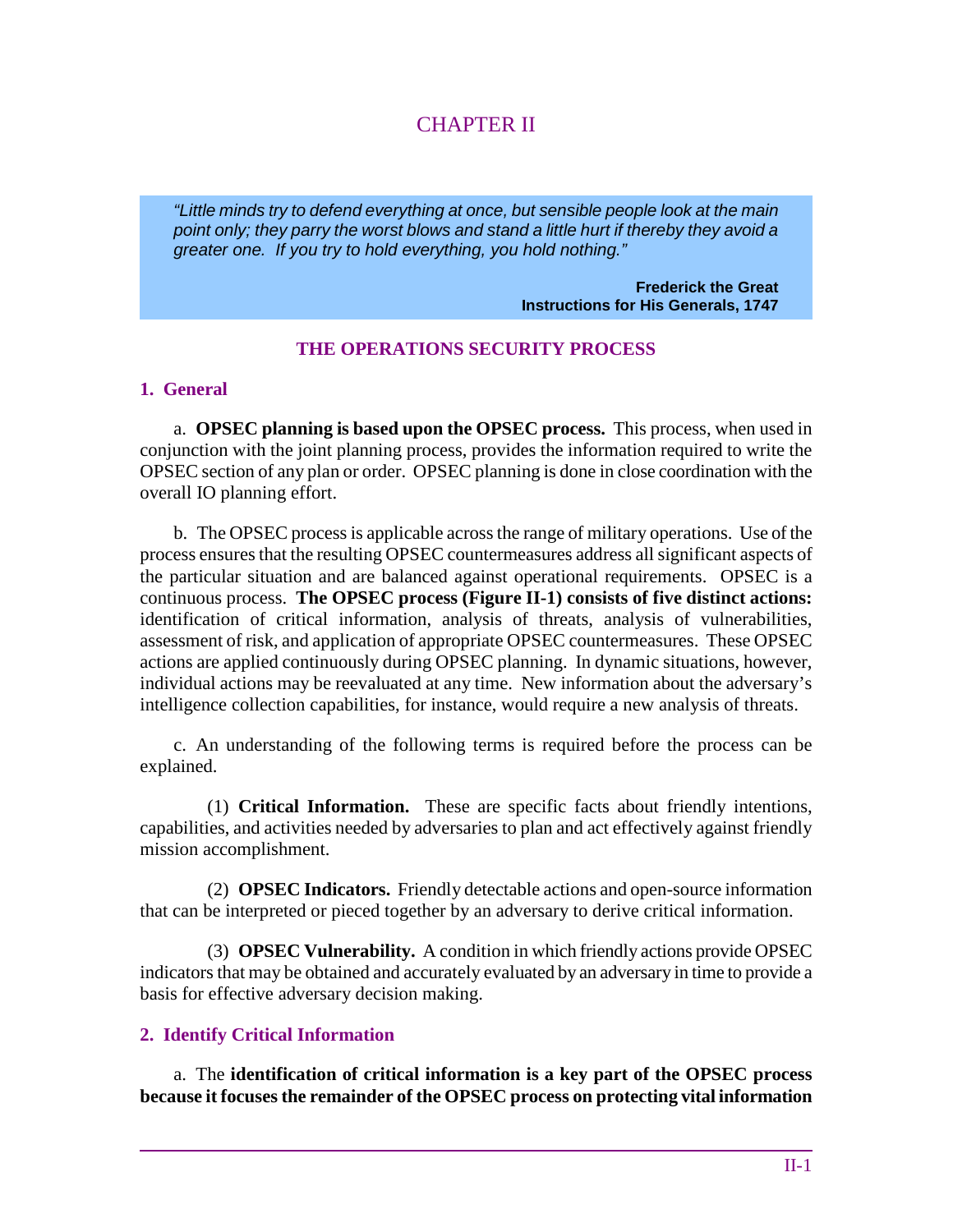

**Figure II-1. The Operations Security Process**

rather than attempting to protect all unclassified information. Critical information answers key questions likely to be asked by adversaries about specific friendly intentions, capabilities, and activities necessary for adversaries to plan and act effectively against friendly mission accomplishment. There are many areas within an organization where elements of critical information can be obtained. Personnel from outside the organization may also handle portions of its critical information. Therefore it is important to have personnel from each staff section and component involved in the process of identifying critical information. The critical information items should be consolidated into a list known as a CIL.

b. **Critical information is listed in tab C (Operations Security) to appendix 3 (Information Operations) to annex C (Operations) of an OPLAN or OPORD.** Generic CILs (Figure II-2) can be developed beforehand to assist in identifying the specific critical information.

### **3. Threat Analysis**

a. This action involves the research and analysis of **intelligence, CI,** and **open-source information** to identify the likely adversaries to the planned operation.

b. **The operations planners,** working with the intelligence and CIstaffs and assisted by the OPSEC program manager, **seek answers to the following threat questions:**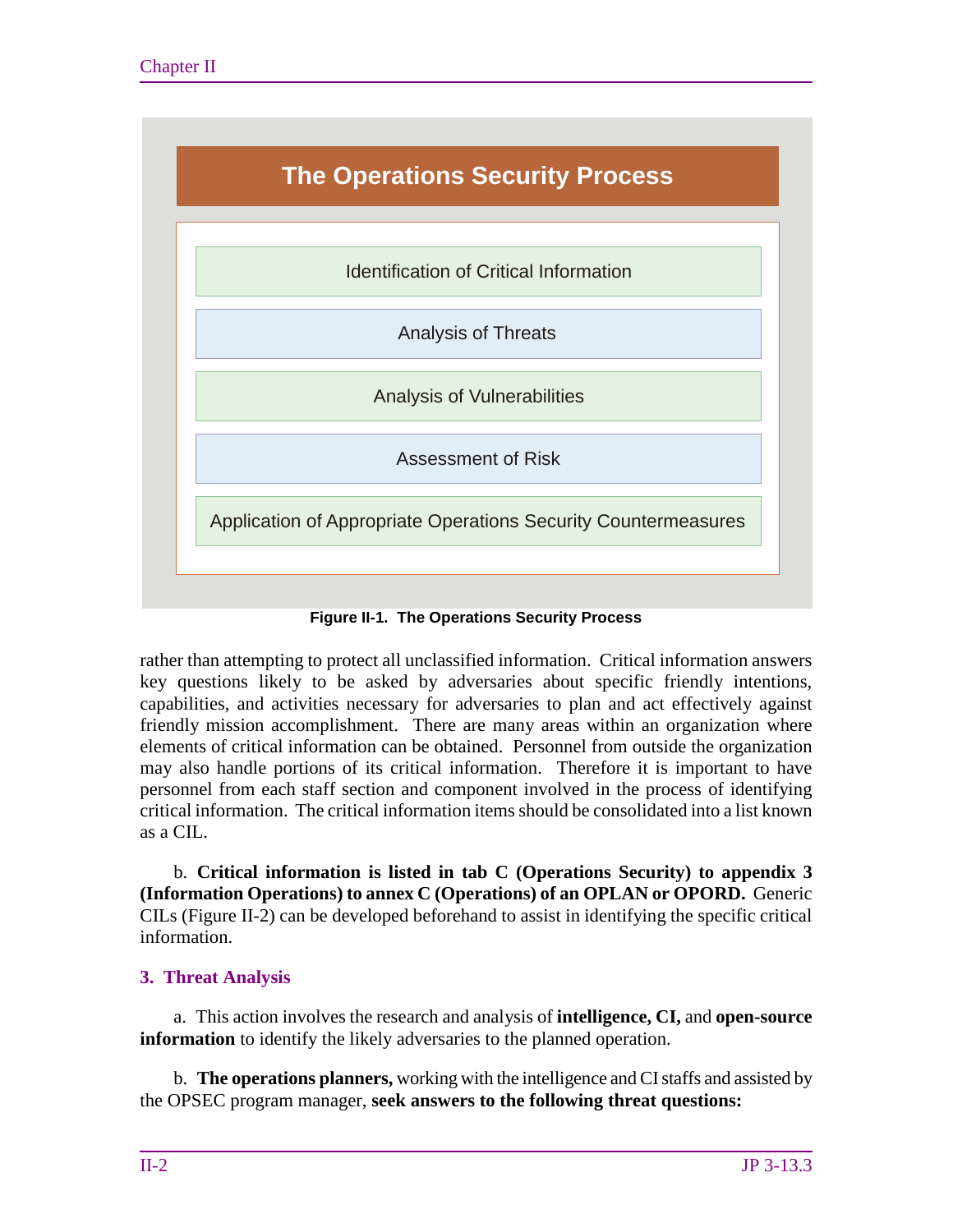| <b>Examples of Critical Information</b>                                                                         |                                                                                                                                                               |
|-----------------------------------------------------------------------------------------------------------------|---------------------------------------------------------------------------------------------------------------------------------------------------------------|
| <b>Model Joint Operation Phases</b>                                                                             |                                                                                                                                                               |
| Shape                                                                                                           |                                                                                                                                                               |
| Negotiating positions<br>Intelligence verification capabilities<br>Forces available<br><b>Targets</b><br>Timing | Tactics, techniques, and procedures<br>Logistic capabilities and constraints<br>Critical communication nodes<br>Exercise concept plans and operation plans    |
| Deter                                                                                                           |                                                                                                                                                               |
| Intentions<br>Alert posture<br>Military capabilities<br>Forces assigned and in reserve<br>Target selection      | Tactics, techniques, and procedures<br>Logistic capabilities and constraints<br>Mobilization<br>Purpose, targets and processing of<br>intelligence collection |
| Seize the Initiative                                                                                            |                                                                                                                                                               |
| Intentions<br>Military capability<br>Critical communication nodes<br>Forces assigned and in reserve             | Target selection<br>Tactics, techniques, and procedures<br>Logistic capabilities and constraints                                                              |
| Dominate                                                                                                        |                                                                                                                                                               |
| Forces assigned and in reserve<br><b>Target selection</b><br>Tactics, techniques, and procedures                | Logistic capabilities and constraints<br>Critical communication nodes                                                                                         |
| <b>Stabilize</b>                                                                                                |                                                                                                                                                               |
| Lines of communications<br>Tactics, techniques, and procedures                                                  | Logistic capabilities and constraints<br>Critical communication nodes                                                                                         |
| <b>Enable Civil Authority</b>                                                                                   |                                                                                                                                                               |
| Identity of military forces<br>Military support of law enforcement<br>Host-nation support<br>Capabilities       | Third nation support<br>Lines of communications<br>Critical communication nodes<br>Tactics, techniques, and procedures                                        |

#### **Figure II-2. Examples of Critical Information**

(1) Who is the adversary? (Who has the intent and capability to take action against the planned operation?)

(2) What are the adversary's goals? (What does the adversary want to accomplish?)

(3) What is the adversary's COA for opposing the planned operation? (What actions might the adversary take? Include the most likely COA and COA most dangerous to friendly forces and mission accomplishment.)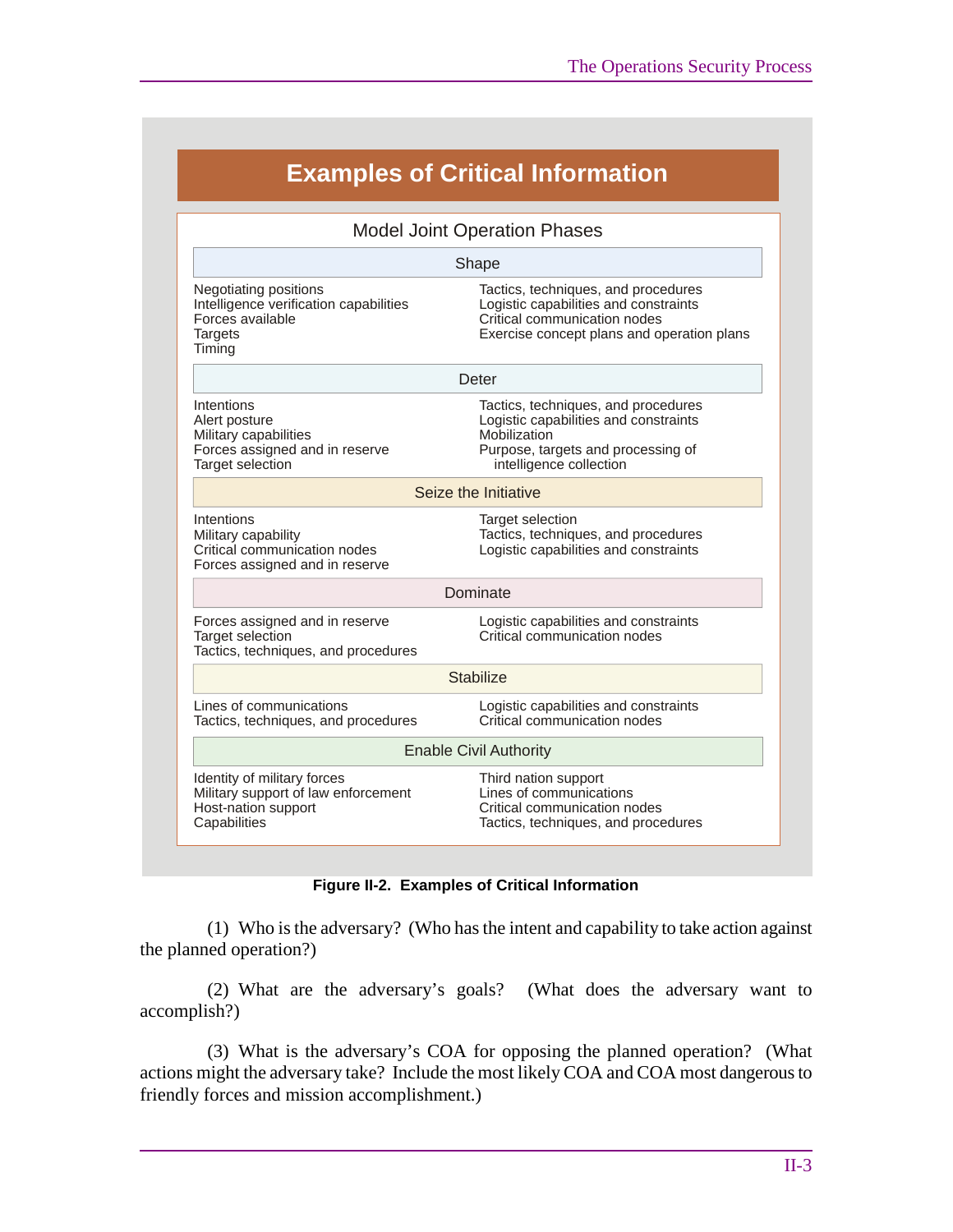(4) What critical information does the adversary already know about the operation? (What information is too late to protect?)

(5) What are the adversary's intelligence collection capabilities?

(6) Who are the affiliates of the adversary, and will they share information?

#### **4. Vulnerability Analysis**

a. The purpose of this action is to **identify an operation's or activity's vulnerabilities.** It requires examining each aspect of the planned operation to identify any OPSEC indicators or vulnerabilities that could reveal critical information and then comparing those indicators or vulnerabilities with the adversary's intelligence collection capabilities identified in the previous action. A vulnerability exists when the adversary is capable of collecting critical information, correctly analyzing it, and then taking timely action. The adversary can then exploit that vulnerability to obtain an advantage.

b. Continuing to work with the intelligence personnel, the operations planners seek answers to the following vulnerability questions:

(1) What indicators (friendly actions and open-source information) of critical information not known to the adversary will be created by the friendly activities that will result from the planned operation?



*All personnel must understand the adversary's capability to collect information and take operations security countermeasures to deny the use of that capability.*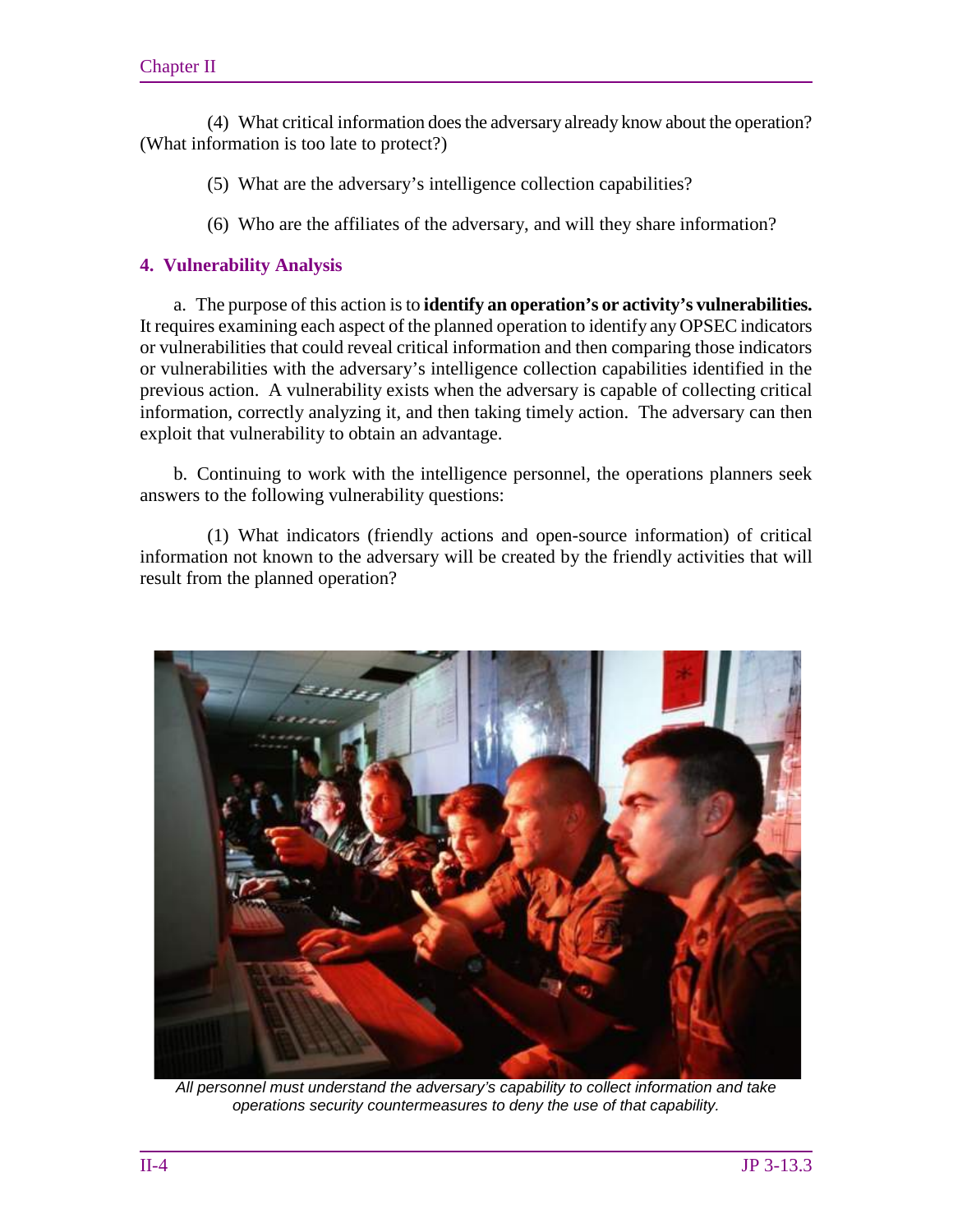(2) What indicators can the adversary actually collect?

(3) What indicators will the adversary be able to use to the disadvantage of friendly forces? (Can the adversary analyze the information, make a decision, and take appropriate action in time to interfere with the planned operation?)

(4) Will the application of OPSEC countermeasures introduce more indicators that the adversary will be able to collect?

*See Appendix A,* "Operations Security Indicators," *for a detailed discussion of OPSEC indicators.* 

#### **5. Risk Assessment**

a. This action has three components. First, **planners analyze the vulnerabilities** identified in the previous action and **identify possible OPSEC countermeasures** for each vulnerability. Second, the commander and staff estimate the impact to operations such as cost in time, resources, personnel or interference with other operations associated with implementing each possible OPSEC countermeasure versus the potential harmful effects on mission accomplishment resulting from an adversary's exploitation of a particular vulnerability. Third, the commander and staff select**specific OPSEC countermeasures for execution** based upon a risk assessment done by the commander and staff.

b. OPSEC countermeasures reduce the probability of the adversary either observing indicators or exploiting vulnerabilities, being able to correctly analyze the information obtained, and being able to act on this information in a timely manner.

(1) **OPSEC countermeasures can be used** to prevent the adversary from detecting an indicator or exploiting a vulnerability, provide an alternative analysis of a vulnerability or an indicator (prevent the adversary from correctly interpreting the indicator), and/or attack the adversary's collection system.

(2) OPSEC countermeasures include, among other actions, cover, concealment, camouflage, deception, intentional deviations from normal patterns, and direct strikes against the adversary's intelligence system.

(3) **More than one possible measure may be identified for each vulnerability.** Conversely, a single measure may be used for more than one vulnerability. The most desirable OPSEC countermeasures are those that combine the highest possible protection with the least adverse effect on operational effectiveness. Chapter III, "Operations Security Planning," provides a detailed discussion of OPSEC countermeasures.

c. **Risk assessment** requires comparing the estimated cost associated with implementing specific OPSEC countermeasure to the potential harmful effects on mission accomplishment resulting from an adversary's exploitation of a particular vulnerability.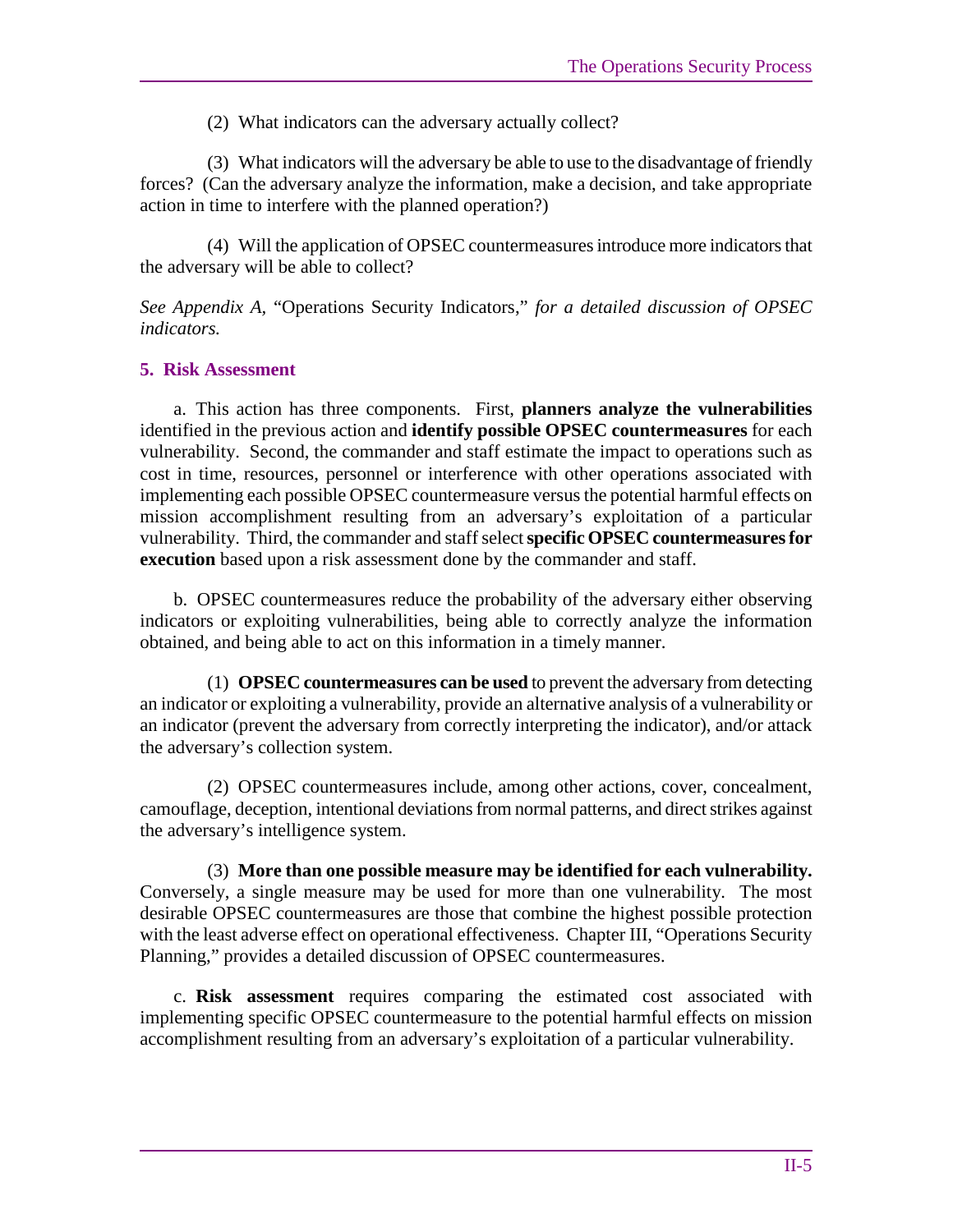(1) **OPSEC countermeasures may entail some cost** in time, resources, personnel, or interference with normal operations. If the cost to mission effectiveness exceeds the harm that an adversary could inflict, then the application of the measure is inappropriate. Because the decision not to implement a particular OPSEC countermeasure entails risks, this step requires the commander's approval. Critical intelligence operations and sources may be compromised if OPSEC countermeasures are applied. Some operations and collection methods/sources may be too important to be compromised if the adversary detects friendly OPSEC countermeasures.

(2) Typical questions that might be asked when making this analysis include the following:

(a) What effect is likely to occur if a particular OPSEC countermeasure is implemented?

(b) What impact to mission success is likely to occur if an OPSEC countermeasure is not implemented?

(c) What impact to mission success is likely if an OPSEC countermeasure fails to be effective?

(d) What additional indicators may be collected by the adversary if an OPSEC countermeasure is implemented?

(3) **The interaction of OPSEC countermeasures should also be analyzed.** In some situations, certain OPSEC countermeasures may actually create indicators of critical information. For example, camouflaging previously unprotected facilities can indicate preparations for military action.

d. **The selection of measures must be coordinated with other capabilities of IO.** Actions such as jamming of intelligence nets or the physical destruction of critical intelligence centers can be used as OPSEC countermeasures. Conversely, MILDEC and military information support operations plans may require that OPSEC countermeasures not be applied to certain indicators in order to project a specific message to the adversary.

*For more detailed discussion on risk assessment, see DOD 5205.02-M*, DOD Operations Security (OPSEC) Program Manual*.* 

#### **6. Apply Operations Security Countermeasures**

a. The command **implements the OPSEC countermeasures** selected in the risk assessment process or, in the case of planned future operations and activities, includes the measures in specific operations plans. Before OPSEC countermeasures can be selected, security objectives and critical information must be known, indicators identified, vulnerabilities assessed, and risks assessed.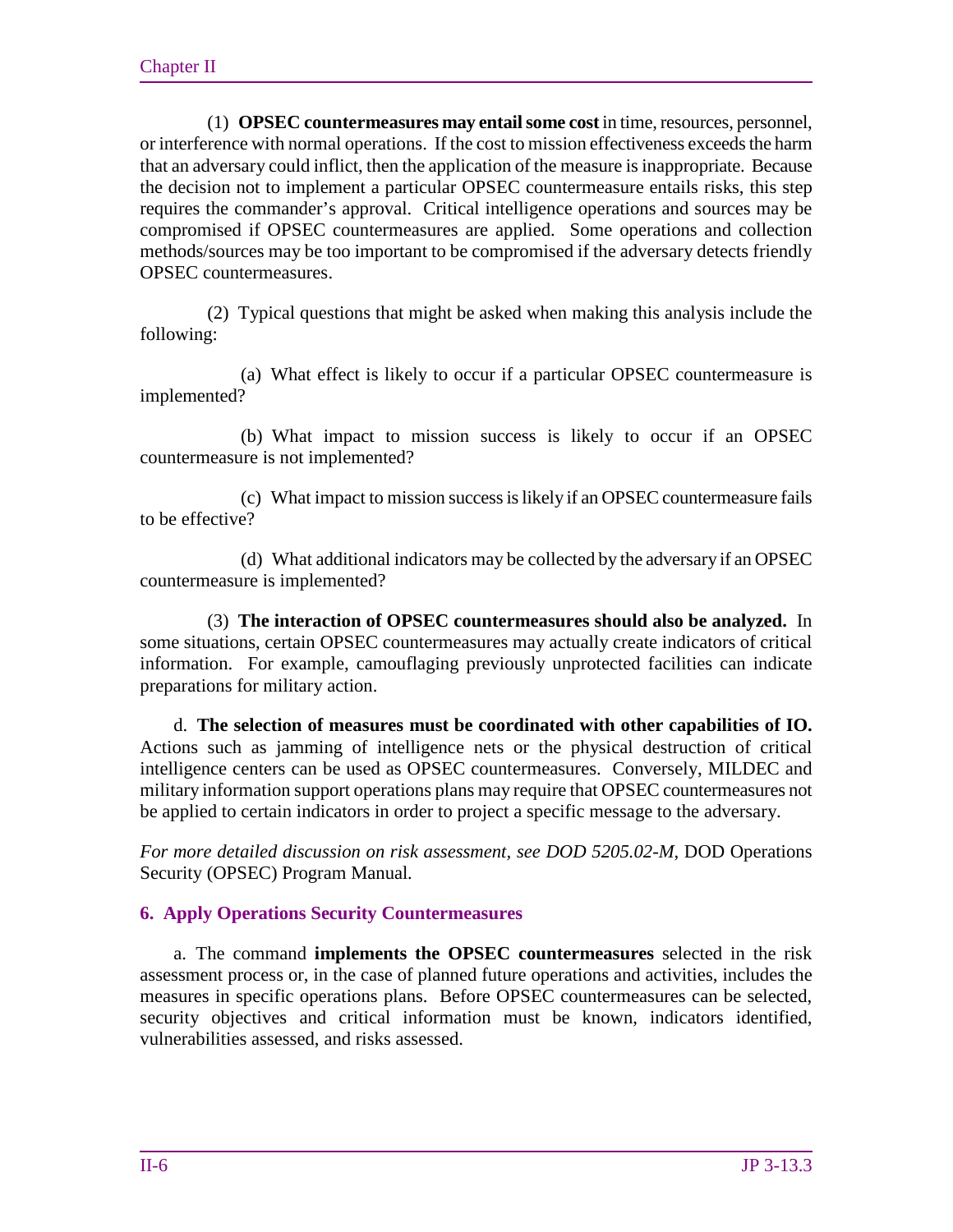

*A key action during the operations security process is to analyze potential vulnerabilities to joint forces. It requires identifying any operations security indicators that could reveal critical information about the operation, such as increased troop movement.*

b. A general OPSEC countermeasure strategy should be to:

(1) Minimize predictability from previous operations.

(2) Determine detection indicators and protect them by elimination, control, or deception.

(3) Conceal indicators of key capabilities and potential objectives.

(4) Counter the inherent vulnerabilities in the execution of mission processes and the technologies used to support them.

c. During the execution of OPSEC countermeasures, OPSEC personnel should establish measures of effectiveness (MOEs) and measures of performance (MOPs) to assess if their OPSEC analysis is correct.

(1)MOE. **The adversary's reaction is monitored to determine the countermeasures' effectiveness and to provide feedback.** As it has been indicated above, implementing OPSEC countermeasures should not reveal additional critical information. As a corollary to that, if an OPSEC countermeasure is identified by the adversary, that, in itself, may be enough to alert the adversary that a military operation is imminent.

(2) MOP. Provides OPSEC personnel a way to determine if OPSEC countermeasures are being properly implemented.